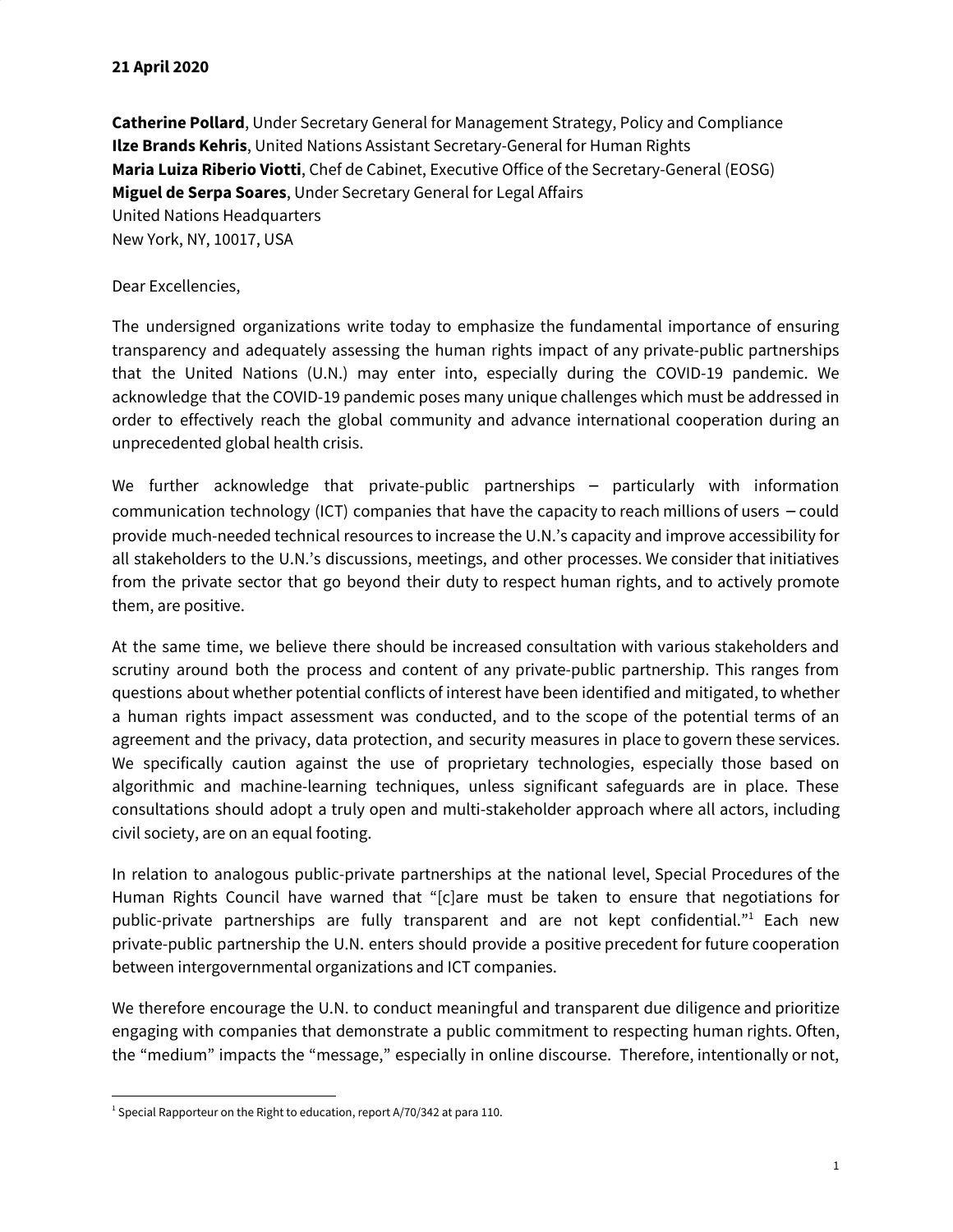such partnerships may create the perception that the ICT company is in a unique position to influence conversations, or conversely, that the imprimatur of the U.N. extends to all aspects of the company's operation. As a result, this influence can impact the level of participation (opt-out) or the quality of response (self-censorship).

We express concerns regarding privacy, data protection, and security measures that govern digital platforms, particularly for those who communicate with the expectation that their data be held securely from third parties. Public-private partnerships in this area typically require exclusive contracts and allow the private company to analyze project data, including personal information, for various purposes. Such sensitive and contextual situations under U.N. auspices must be undertaken with the highest standards of care and human rights protection. Safeguards must be set in place to protect users already at risk of censorship and reprisals for exercising their freedom of expression.

Even before COVID-19, we have witnessed U.N. agencies and offices increasingly enter into public-private partnerships. Currently the U.N. has no dedicated office or Special Representative to govern and monitor such partnerships. This is evident in the diverse array of officials addressed in this very letter. A dedicated U.N. office or Special Representative may assist the transparency and human rights monitoring of private-public partnerships and therefore strengthen public trust. Such a mechanism is becoming increasingly important given the wake of the current COVID-19 pandemic and beyond.

## **We therefore recommend:**

- **1. Seek out companies who engage in routine, public transparency reporting on their human rights impacts and who exemplify a genuine commitment to respect human rights.**
- **2. Make a public commitment to transparency and undertake consultations with various stakeholders, including experts in academia and civil society.**
- **3. Conduct meaningful and transparent due diligence to ensure no conflicts of interest exist or will arise, and conduct human rights impact assessments on projects and partners, engaging independent experts where necessary.**
- **4. If or when entering into a contract with a private company, carefully review the requirements the U.N. is obliged to meet under the contract, including issues such as:**
	- **a. What is the sustainability of the partnership or project?**
	- **b. What are the contract's durations, sunset, and renewal terms?**
	- **c. What terms and conditions apply to the conversations, documents, and other data planned to be hosted by the platform? What domestic or international laws or regulations govern these conditions? Do they align with human rights law?**
	- **d. Will the private company have access to and the ability to process user data under this partnership?**